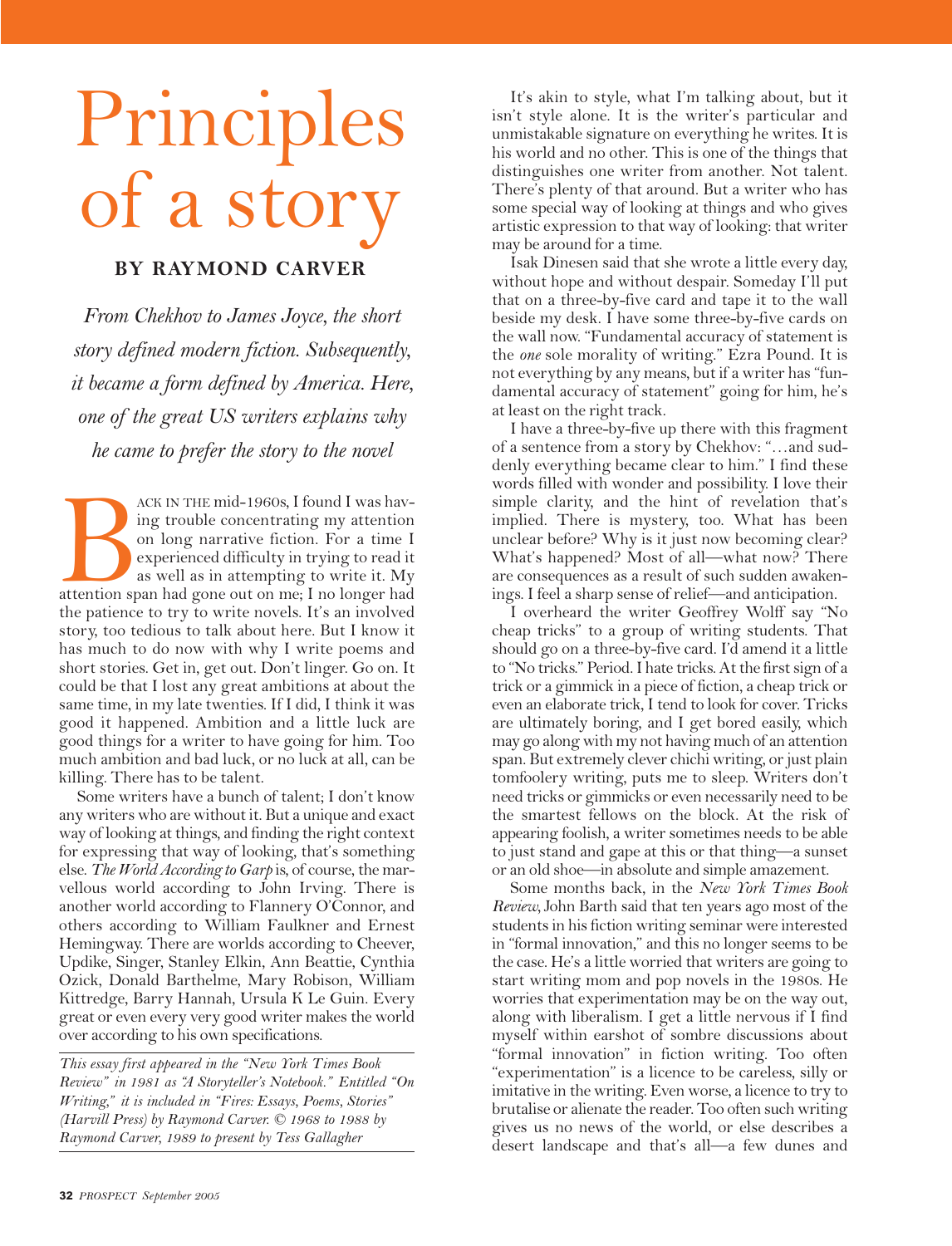lizards here and there, but no people; a place uninhabited by anything recognisably human, a place of interest only to a few scientific specialists.

It should be noted that real experiment in fiction is original, hard-earned and cause for rejoicing. But someone else's way of looking at things—Barthelme's, for instance—should not be chased after by other writers. It won't work. There is only one Barthelme, and for another writer to try to appropriate Barthelme's peculiar sensibility or *mise en scène* under the rubric of innovation is for that writer to mess around with chaos and disaster and, worse, self-deception. The real experimenters have to "make it new," as Pound urged, and in the process have to find things out for themselves. But if writers haven't taken leave of their senses, they also want to stay in touch with us, they want to carry news from their world to ours.

It's possible, in a poem or a short story, to write about commonplace things and objects using commonplace but precise language, and to endow those things—a chair, a window curtain, a fork, a stone, a woman's earring—with immense, even startling power. It is possible to write a line of seemingly innocuous dialogue and have it send a chill along the reader's spine—the source of artistic delight, as Nabokov would have it. That's the kind of writing that most interests me. I hate sloppy or haphazard writing whether it flies under the banner of experimentation or else is just clumsily rendered realism. In Isaac Babel's wonderful short story, "Guy de Maupas-

sant," the narrator has this to say about the writing of fiction: "No iron can pierce the heart

JOHN HOLDER

**JOHN** 

HOLDER

with such force as a period put just at the right place." This too ought to go on a three-by-five.

Evan Connell said once that he knew he was finished with a short story when he found himself going through it and taking out commas and then going through the story again and putting commas back in the same places. I like that way of working on something. I respect that kind of care for what is being done. That's all we have, finally, the words, and they had better be the right ones, with the punctuation in the right places so that they can best say what they are meant to say. If the words are heavy with the writer's own unbridled emotions, or if they are imprecise and inaccurate for some other reason—if the words are in any way blurred—the reader's eyes will slide right over them and nothing will be achieved. The reader's own

artistic sense will simply not be engaged. Henry James called this sort of hapless writing "weak specification."

I have friends who've told me they had to hurry a book because they needed the money, their editor or their wife was leaning on them or leaving them something, some apology for the writing not being very good. "It would have been better if I'd taken the time." I was dumbfounded when I heard a novelist friend say this. I still am, if I think about it, which I don't. It's none of my business. But if the writing can't be made as good as it is within us to make it, then why do it? In the end, the satisfaction of having done our best, and the proof of that labour, is the one thing we can take into the grave. I wanted to say to my friend, for heaven's sake go do something else. There have to be easier and maybe more honest ways to try and earn a living. Or else just do it to the best of your abilities,

your talents, and then don't justify or make excuses. Don't complain, don't explain. In an essay called, simply

enough, "Writing Short Stories," Flannery O'Connor talks about writing as an act of discovery. O'Connor says she most often did not know where she was going when she sat down to work on a short story. She says she doubts that many writers know where they are going when they begin something. She uses "Good Country People" as an example of how she put together a short story whose ending she could not even guess at until she was nearly there:

When I started writing that story, I didn't know there was going to be a PhD with a wooden leg in it. I merely found myself one morning writing a description of two women I

knew something about, and before I realised it, I had equipped one of them with a daughter with a wooden leg. I brought in the Bible salesman, but I had no idea what I was going to do with him. I didn't know he was going to steal that wooden leg until ten or twelve lines before he did it, but when I found out that this was what was going to happen, I realised it was inevitable.

When I read this some years ago it came as a shock that she, or anyone for that matter, wrote stories in this fashion. I thought this was my uncomfortable secret, and I was a little uneasy with it. For sure I thought this way of working on a short story somehow revealed my own shortcomings. I remember being tremendously heartened by reading what she had to say on the subject.

I once sat down to write what turned out to be a pretty good story, though only the first sentence of